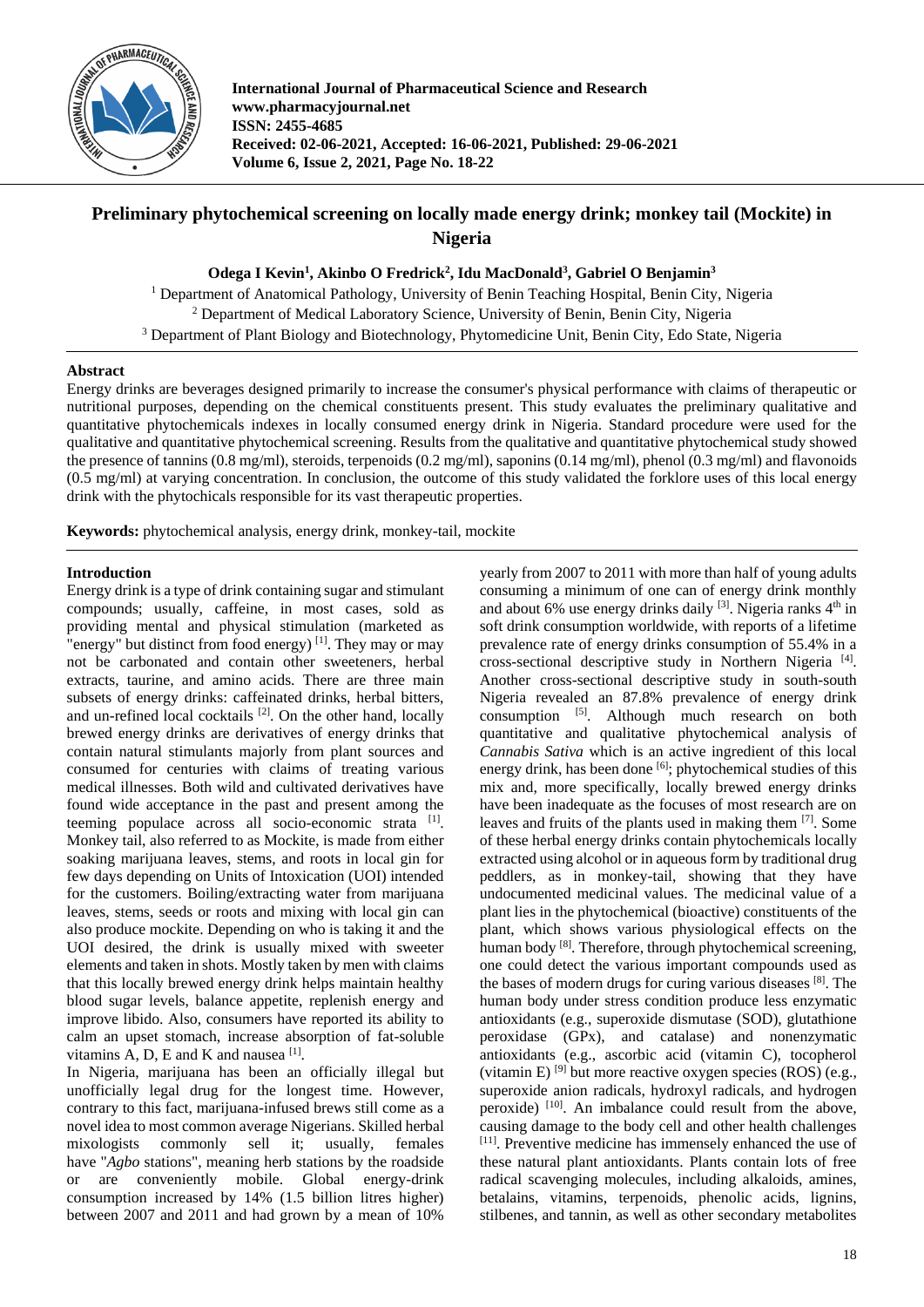with a high level of antioxidant activity [10]. Most phytochemicals are antioxidant agents that are essential in reducing the damages caused in tissue during physiological processes. Due to Monkey-tail's increased consumption and attributed medicinal value, this research aimed to determine the qualitative and quantitative phytochemical components in Monkey-tail as indices of producing secondary plant metabolites with medicinal values and application in industries [8].

# **Materials and methods**

# **Sample collection**

We used a freshly prepared (48hr soaked) monkey-tail energy drink sourced from a local vendor for this study.

# **Preliminary qualitative phytochemical screening**

Phytochemical screening on Monkey tail (Mockite) was performed via standard methods by Sofowora<sup>[12]</sup>; Evans<sup>[13]</sup>. Phytochemically screening for alkaloids, flavonoids, tannins, Phlobatannins, Anthraquinone, terpenoids, saponins, phenolic compounds, glycosides, steroid.

# **Tests for Saponins**

Frothing test: One (1) ml Monkey tail dissolved in 10 ml of distilled water (DW) with thorough shaking. The presence of saponin established via constant frothing (1 cm layer).

Fehling's test: Ten (10) ml of Monkey tail added to 5 ml of dilute H2SO4. Each mixture is adequately mixed and boiled for about 15 min, filtered and allowed to cool. A 2.5 ml volume of the filtrate was prepared into alkaline using 20 % NaOH solution and further boiled using 0.1 ml Fehling solutions A and B for 120 seconds. Colour modification on heating showed that saponins were present.

# **Test for Flavonoids**

Three (3) mls of Monkey tail was defatted using acetone, filtered, and the residue extracted via water in a water bath. It was further filtered. After subsequent filtration, 10 % Lead acetate solution at 5 ml solution was added to filtrate while 5 ml solution of 10 % NaOH was involved in equal filtrate volume. The presence of yellow colouration showed that flavonoid was present.

Shinoda test: Monkey tail at 0.5 g was dissolved each in 1 ml solution of 50 % methanol. Approximately 5 drops of concentrated HCl added. The reddish or orange colour indicated flavonoid aglycone was present [14].

# **Test for Phenolic Compounds**

Ferric chloride test: Two (2) ml of Monkey tail was introduced separately into 5 ml distilled water accompanied by 2 drops of 5 % ferric chloride solution. A blank test, conducted by adding 2 drops of ferric chloride solution to 5ml distilled water. The development of intense colouration in the test sample indicated that phenolic compounds were present.

# **Test for Tannins**

The addition of Lead acetate to 3 drops of Monkey tail with a Red colour precipitate showed tannins.

Ferric Chloride Test: A 0.5 ml of Monkey tail was diluted in 10ml water and was filtered. Three drops of ferric chloride solution added into the filtrate that produced a blackish blue precipitate indicating a hydrolysable tannin with greenish precipitate indicated the presence of tannin.

# **Test for Alkaloids**

Two (2) ml of Monkey tail was added to Dragendorff's reagent at 2 drops and produced a reddish-brown precipitate that indicated the presence of alkaloids.

Two (2) ml of Monkey tail product was added into Wagner's reagent in 2 drops and produced a brownish precipitate, which indicated the presence of alkaloids.

Two (2) ml of Monkey tail was added to 2 drops of Hager's reagent and formed a yellow precipitate that indicated alkaloid presence.

Two (2) ml of Monkey tail added 2 drops of Mayer reagent to form a milky precipitate indicating that alkaloids were present.

# **Test for Glycosides**

Five millilitres of Concentrated sulphuric acids were added to 2g Monkey tail, boiled for 15min and allowed to be neutralised and cooled with 20% KOH and further divided into the dua segment. Another fraction of leaves and root extracts dissolved into distilled water; this served as control, without acid hydrolysis.

Fehlings solution test: Fehling solution A and B of 5 ml of Monkey tail to section and boiled for some minutes, reddish precipitate showed glycone fraction due to hydrolysis.

Ferric chloride test: Solution of Ferric chloride (3 drops) added into Monkey tail. Green to blackish precipitate showed phenolic aglycone as an outcome of glycoside hydrolysis [15].

# **Test for Terpenes and Steroids**

Terpenes and Steroids (Burchard test) were tested by adding 1 ml of anhydrous acetic acid to 2 ml of petroleum ether crude leaf extract of monkey tail in a test tube. Concentrated tetraoxosulphate (V1) acid (H2SO4) was carefully added down the side of the test tube and observed for a reddish colour change and interphase formation

# **Quantitative Phytochemical Screening**

Quantitative phytochemicals screening found in Monkey tail was evaluated and quantified via standard procedures.

# **Phenolic Content Determination**

Monkey tail content evaluated using Folin-Ciocalteu reagent (FCR) as illustrated by. The standard used was garlic acid. Graded garlic acid concentration was 1 mg/ml of Monkey tail. One millilitre solution of Monkey tail and the standard added, 1 ml solution of Folin-Ciocalteu reagents (10 dilutions with water) and allowed to stand for 3min. Similarly, 1ml of 10 % sodium carbonate and the mixture mixed adequately in the dark at room temperature. Absorbance was recorded at 760 nm as the blank accommodate every reagent, excluding the extracts and standard. Standard Garlic acid calibrated curve assembled. The tests carried out threefold, and total phenolic content anticipated with gallic acid correspondent  $(mgGAE/g$  dry sample) <sup>[16]</sup>. The values articulated as Mean and Standard Error of Mean.

# **Determination of Total Flavonoids**

Total flavonoid for Monkey tail evaluated by aluminium chloride intricate assay reported by Mervat et al. [17]. Utilisation of Quercetin as standard. Graded quercetin concentration synthesised in methanol. One millilitre of standard and Monkey tail added to 0.1 ml solution of 10 % aluminium chloride solution and a 0.1 ml solution of 1M potassium acetate prepared in methanol. The mixture was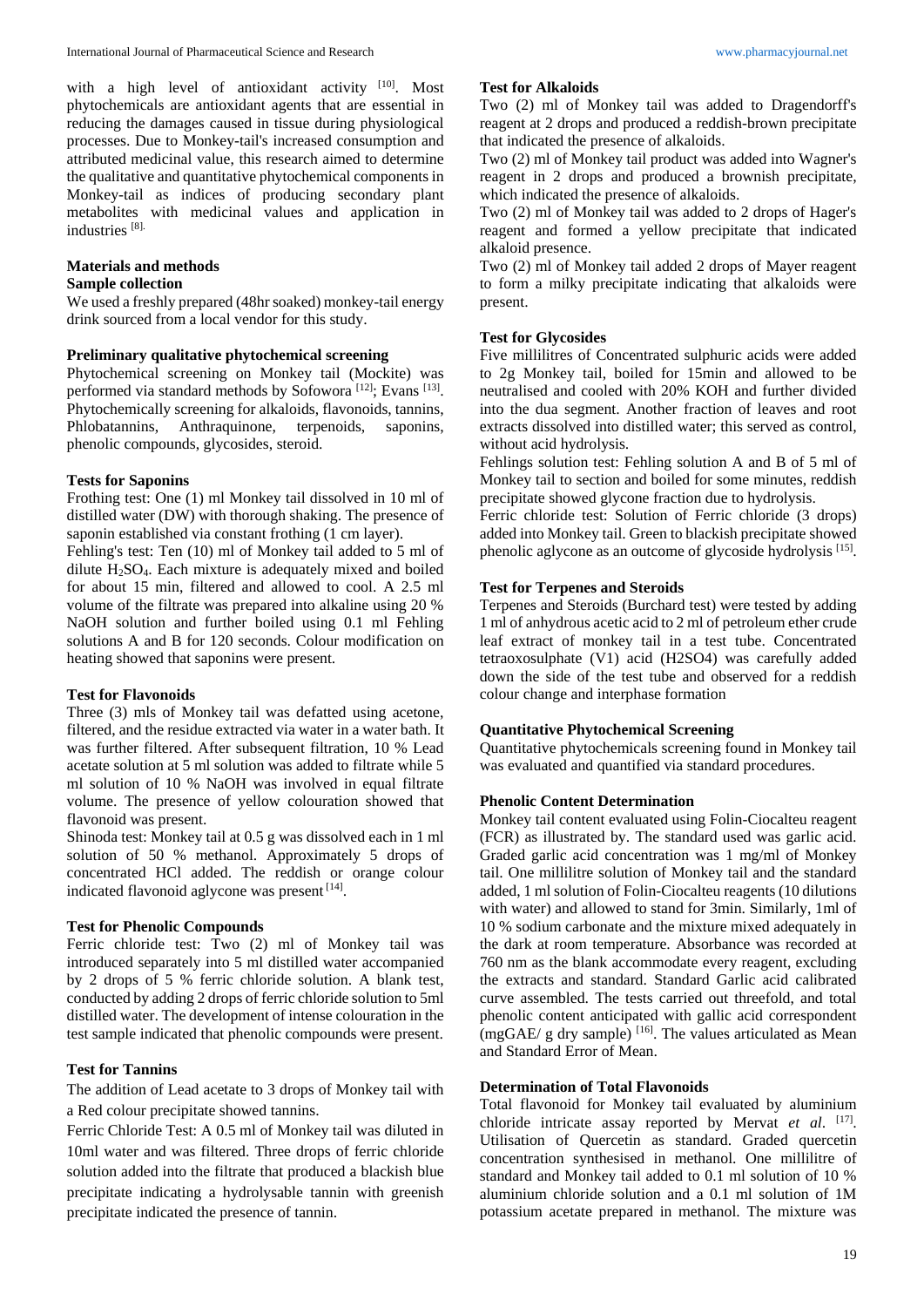mixed meticulously and kept for 30min in the dark. Absorbance read at wavelength 420nm, and analysis performed three times. Total flavonoid of monkey tail projected in quercetin milligram in correspondent (QE) per gram of dry sample (mgQE/g dry sample)  $[18]$ . Standards analysed as Mean±Standard Error of Mean.

# **Determination of total alkaloids**

According to Harborne [19]; Zhang *et al*. [20] method, alkaloids content evaluated on the Monkey tail.

#### **Procedure**

Five gram of Monkey tail weighed in a 250ml beaker followed by a 200ml solution of 10 % acetic acid prepared with ethanol, enclosed and left for 4hr. It was adequately filtered and concentrated using a water bath of the onequarter main volume. The concentrated ammonium hydroxide added in drops of Monkey tail pending precipitation. The entire solution was settling and precipitate washed using diluted ammonium hydroxide then filtered. The residue was alkaloids which were dried and weighed.

#### **Determination of Total Tannins**

Tannins concentration was resolute through the standard technique described by AOAC [21]; Zhang *et al*. [20] 2 grams of Monkey tail boiled using 300ml distilled water and diluted in a calibrated volumetric flask filtered with a ball of nonpermeable cotton wool along a volume of 25ml in 2000ml porcelain dish. Titration using 0.1N potassium permanganate originally standardised with 0.1N oxalic acid awaiting turns a blue solution into a green solution. Few drops of 0.1N potassium permanganate added drop wisely till the solution turned golden yellow.

#### **Determination of Total Saponins**

Two grams of Monkey tail weighed in a thimble then placed in soxhlet extractor using condenser fixed top. Extraction performed using acetone in a 250ml round bottom flask for 3hr; another weighed 250ml round bottom flask with methanol fixed to the same extractor, and extraction persists for a further 3hr. In the latter part of the second extraction, methanol was regained via distillation while the flask was oven-dried to evaporate the solvent present in the flask. The flask was left to cool inside a desiccator, and the resultant residue weighed.

Formular:

% Saponins= A- B/ W× 100 A= Weight of flask and extract (saponins)

 $B$  = weight of empty flask

W = weight of the sample

# **Results and Discusion**

Test results of the phytochemical screening of Monkey tail showed that Dragendoff's reagent test did not produce orange colouration confirming the absence of alkaloids. There was a visible change in the Monkey tail's appearance after conducting tests for the presence of saponins, tannins, and phenolics, implying that these phytochemicals are present in the Monkey tail. The presence of light yellow, reddishbrown, violet, reddish-brown colour at the interphase between the acetic acid anhydride and sulphuric acid layers confirmed the presence of flavonoids resins terpenes and steroids, respectively, in the Monkey tail (Table 1).

**Table 1:** Qualitative phytochemical screening of Monkey tail

| Phytochemical                    | <b>Ouality</b> | Colour       | <b>Test</b>          |
|----------------------------------|----------------|--------------|----------------------|
| Alkaloid                         |                | Nil          | Dangendroff" s test  |
| Saponin                          | $^{+}$         | Dark brown   | Frothing test        |
| Flavonoids                       | $++$           | Light yellow | Lead acetate         |
| <b>Tannins</b>                   | $+++$          | Yellow       | Aluminium chloride   |
| Cardiac Glycosides               |                | Nil          | Keller-Killiani test |
| Phenols                          | $++$           | Reddish      | Folin-Ciocalteu      |
|                                  |                | <b>Brown</b> | reagent              |
| Terpenes $\&$<br><b>Steroids</b> | $^{+}$         | Red          | <b>Burchard</b> test |

 $+++High$  presence;  $++$  moderate presence;  $+$  scantily present;  $-$ Absence

The proximate quantitative chemical composition of the monkey tail in this study revealed no quantity of alkaloid and glycoside. The saponins, terpenes and steroids content gave the most negligible yield of 0.14 mg/ml and 0.2mg/ml, respectively, while flavonoids and phenols seen to be moderately present ±with 0.5mg/ml and 0.3mg/ml, respectively. Tannins were present in the highest concentration with a total of 0.8mg/ml (Table 2).

Phytochemicals described as non-essential nutrients found in the plant; non-essential means they are not*required* to sustain life. However, a growing body of evidence suggests phytochemicals are nonetheless *beneficial* to health. Although evidence still gathered, research suggests that phytochemicals can protect us from various diseases. Phytochemical screening of monkey tail (Mockite) revealed saponin, tannins, phenols, flavonoids, terpenes and steroids presence. Saponins are a class of chemical compound found in particular abundance in various plant species. They are amphipathic glycosides grouped phenomenologically by the soap-like foam they produce. Structurally, they have one or more hydrophilic glycone moieties or steroid derivative [6]. The amphipathic nature of saponins gives them activity as surfactants with the potential ability to interact with cell membrane components, such as cholesterol and phospholipids, possibly making saponins useful for developing cosmetics and drugs [22]. A minute quantity of saponin (0.14mg/ml) observed in this study's monkey tail. Saponins protect against microbial attack; it is also helpful in treating yeast and fungal infections [7]. According to Sodipo *et al.* <sup>[12]</sup> most phytochemicals serve as natural antibiotics, which assist the body in fighting microbial invasion and infections. Monkey tail can be helpful for its saponin content.

**Table 2:** Quantitative phytochemical screening of Monkey tail (Mockite)

| Phytochemical       | Mean±SEMQuantity (mg/ml) |  |
|---------------------|--------------------------|--|
| Alkaloid            | $0.00 \pm 0.00$          |  |
| Cardiac Glycosides  | $0.00 \pm 0.00$          |  |
| Saponin             | $0.14 \pm 0.01$          |  |
| Terpenes & Steroids | $0.20+0.00$              |  |
| Flavonoids          | $0.50 \pm 0.02$          |  |
| Phenols             | $0.30 \pm 0.01$          |  |
| Tannins             | $0.80 + 0.03$            |  |

Tannins are a class of astringent, polyphenolic biomolecules that bind to and precipitate proteins. They also precipitate other organic compounds, including amino acids and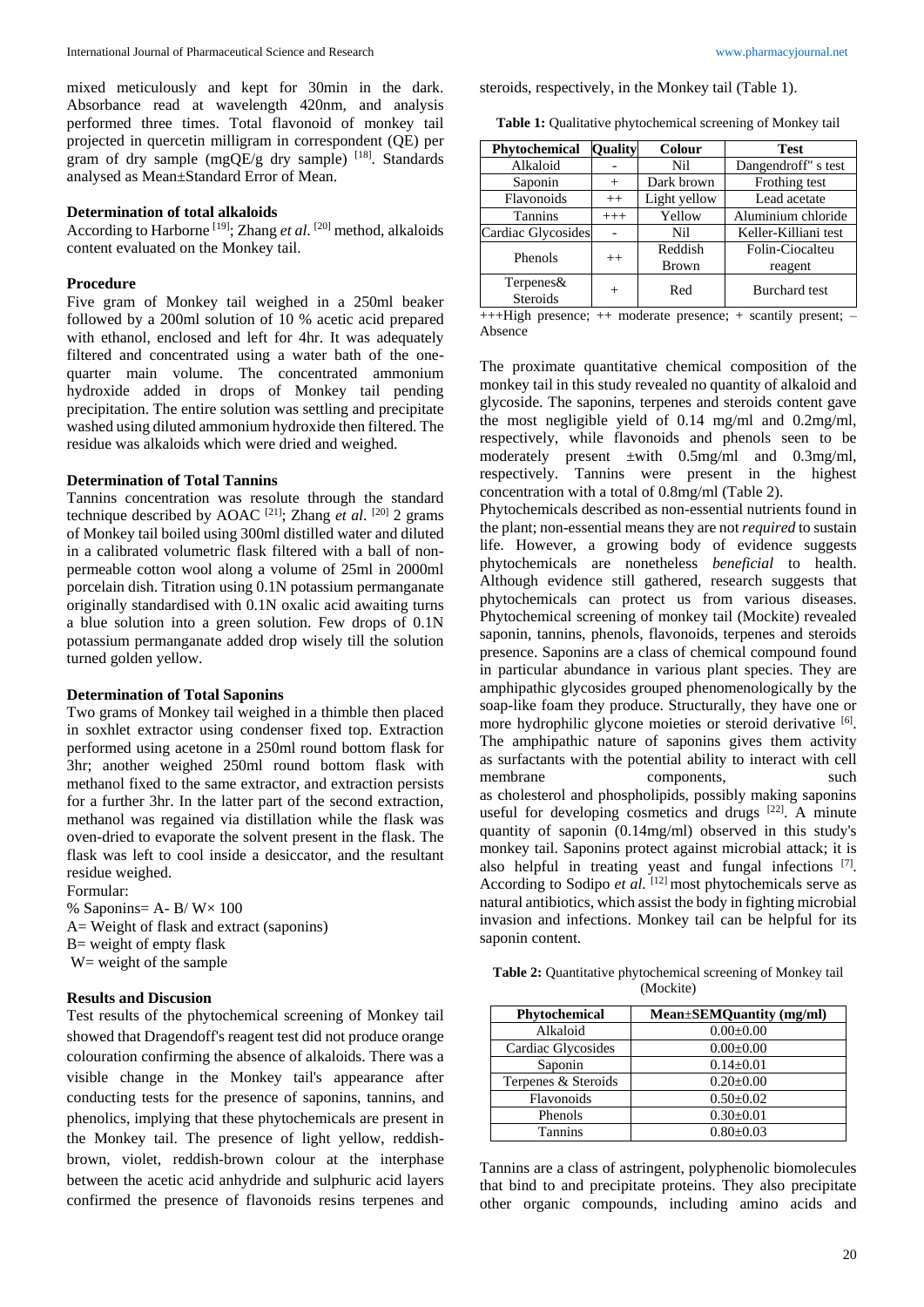alkaloids. Usually found in a large proportion, as revealed in our study. However, not surprising, as principal human dietary sources of tannins are in tea and coffee [1]. Most wines aged in charred oak barrels possess tannins absorbed from the wood. This concentration gives the wine its signature astringency, experienced using monkey tail as reported by consumers <sup>[7]</sup>. Coffee pulp has earlier found to contain low to trace amounts of tannins [4]. In addition to the alpha acids extracted from hops to provide bitterness in beer, condensed tannins are also present.Tannins have traditionally been considered anti-nutritional but known these properties depend upon their chemical structure and dosage. The new technologies used to analyse molecular and chemical structures have shown that a division into condensed and hydrolysable tannins is too simplistic  $[12]$ . Condensed tannins inhibit herbivore digestion by binding to consume plant proteins, making them more difficult for animals to digest and interfering with protein absorption and digestive enzymes. Many tannin-consuming animals secrete a tannin-binding protein (mucin) in their saliva. The tanninbinding capacity of salivary mucin is directly related to its proline content. Salivary proline-rich proteins (PRPs) sometimes used to inactivate tannins. One reason is that they inactivate tannins to a greater extent than dietary proteins resulting in reduced faecal nitrogen losses [1] .

Phenolic compounds are either simple phenols or polyphenols based on the number of phenol units in the molecule. Phenols are synthesised industrially and produced by plants and microorganisms, with variation between and within species. Phenols are antioxidants in human and plants [15] .

Phenolic compounds regulate the various metabolic functions, including structure and growth, pigmentation and are resistant to different pathogens in plants [18]. Phenolics derived from various natural sources are helpful as an antioxidant with anti-inflammatory properties. They can also be anti-allergic, anti-carcinogenic, and antihypertensive. There are also reports of cardioprotective, anti-arthritic and antimicrobial activities in phenolic compounds. Our study revealed that the Monkey tail contained a 0.3mg/ml amount of phenols, making it the third-highest phytochemical constituent. Flavonoids are known to have antioxidant effects and have shown to inhibit the initiation, promotion, and progression of tumours through cell signalling pathways and antioxidant effects [17]. Also, the reduction of coronary heart disease associated with flavonoid intake [19].

This research has shown that the monkey tail contains an appreciable quantity of flavonoids (0.5mg/ml). Apart from the antioxidant properties of flavonoid, other biological functions, it possesses protection against platelet aggregation, microorganisms, hepato-toxins, viruses, tumours, ulcers, free radicals, inflammation and allergies [23]. Steroids contain the backbone of cyclopentanoperhydrophenanthrene with four hydrocarbon rings in their structures. They widely exist in tissues of animals and plants and have vital significance in living activities. Steroids include sterol and its derivatives, such as Zymosterol, zoosterol, and phytosterol. Phytosterol is involved in the metabolism of plants. Cholesterol, one of the zoosterols, plays a vital role in sustaining the physical state of biomembrane. Besides, it is involved in atherosclerosis. Bile acid and vitamin D are the commonly seen sterol derivations, both of which are important to growth and development [15].

chemically related to steroids: they are often precursors of steroids in biosynthesis. Although terpenes are in small quantities in a cell, it has pivotal biology functions in cell signalling, metabolism, and biosynthesis. Besides, terpenes are also beneficial active ingredients in agricultural pesticides [15] . Monkey tail contains 0.2mg/ml of terpenes and steroid and can be helpful in the above-highlighted qualities.

# **Conclusion**

This study, for the first time, has provided a qualitative and quantitative analysis of Monkey tail. Previous and present study, showed the need to exploit these metabolites' numerous health benefits. However, there will be a need to analyse further other compounds that can be obtained through a proximate analysis using more advanced molecular separation techniques for proteins, nutrients, heavy metals, and possible amino acid profiling.

# **References**

- 1. Bunker ML, McWilliams M. Caffeine content of common beverages. Journal of the American Dietetic Association,1979:74(1):28-32.
- 2. Addo J, Smeeth L, Leon DA. Hypertension in subsaharan Africa: a systematic review. Hypertension (Dallas, Tex.: 1979),2007:50(6):1012-1018.
- 3. Ebeigbe JA, Obahiagbon EA. Acute effects of consumption of energy drink on intraocular pressure and blood pressure-pilot study. African Journal of Medical and Health Sciences,2013:12(1):20-23.
- 4. Abdulgafar OJ, Abdulfatai TB. Prevalence of stimulant drinks consumption among university students in North-Western Nigeria: A cross-sectional descriptive study among medical students in Sokoto. International Journal of innovative Research and development,2014:3(4):488- 490.
- 5. Douglas k, Nkporbu A. Energy Drink Consumption Among Medical and dental Students XZatthe University of Port Harcourt, International Journal of Medical Science and Health Research,2018:2(10):4-18.
- 6. Audu BS, Ofojekwu PC, Ujah A, Ajima MN. Phytochemical, proximate composition, amino acid profile and characterization of Marijuana (*Cannabis sativa L*.) The Journal of Phytopharmacology,2014:3(1):35-43.
- 7. Sheikh AO, Omar A, Humam H, Lubna M, Fatima S, Alak KH. *et al*. Sleep Quality Among University Students: Evaluating the Impact of Smoking, Social Media Use, and Energy Drink Consumption on Sleep Quality and Anxiety. Inquiries Journal/Student Pulse,2013:5(6). Retrieved from http://www.inquiries journal.com/a?id=738
- 8. Samali A, Mohammed MI, Ibrahim MB. Analysis of Heavy Metals Concentration in Kano Herbal Preparations for Major Disease Conditions. ChemSearch Journal,2017:8(2):22-28.
- 9. Kumaran A, Karunakaran RJ. Antioxidant Activities of the Methanol Extract of Cardiospermum halicacabum., Pharmaceutical Biology,2006:44(2):146-151. DOI: 10.1080/13880200600596302
- 10. Ammani K, Manjula CH. *Sophora interrupta* Bedd leafs aqueous extract inhibitsproliferation of MCF-7 breast cancer cells by inducing apoptosis. International Journal of Pharma Research,2012:1(3):9-13.
- 11. Bhatia V, Tandon RK. Stress and the gastrointestinal